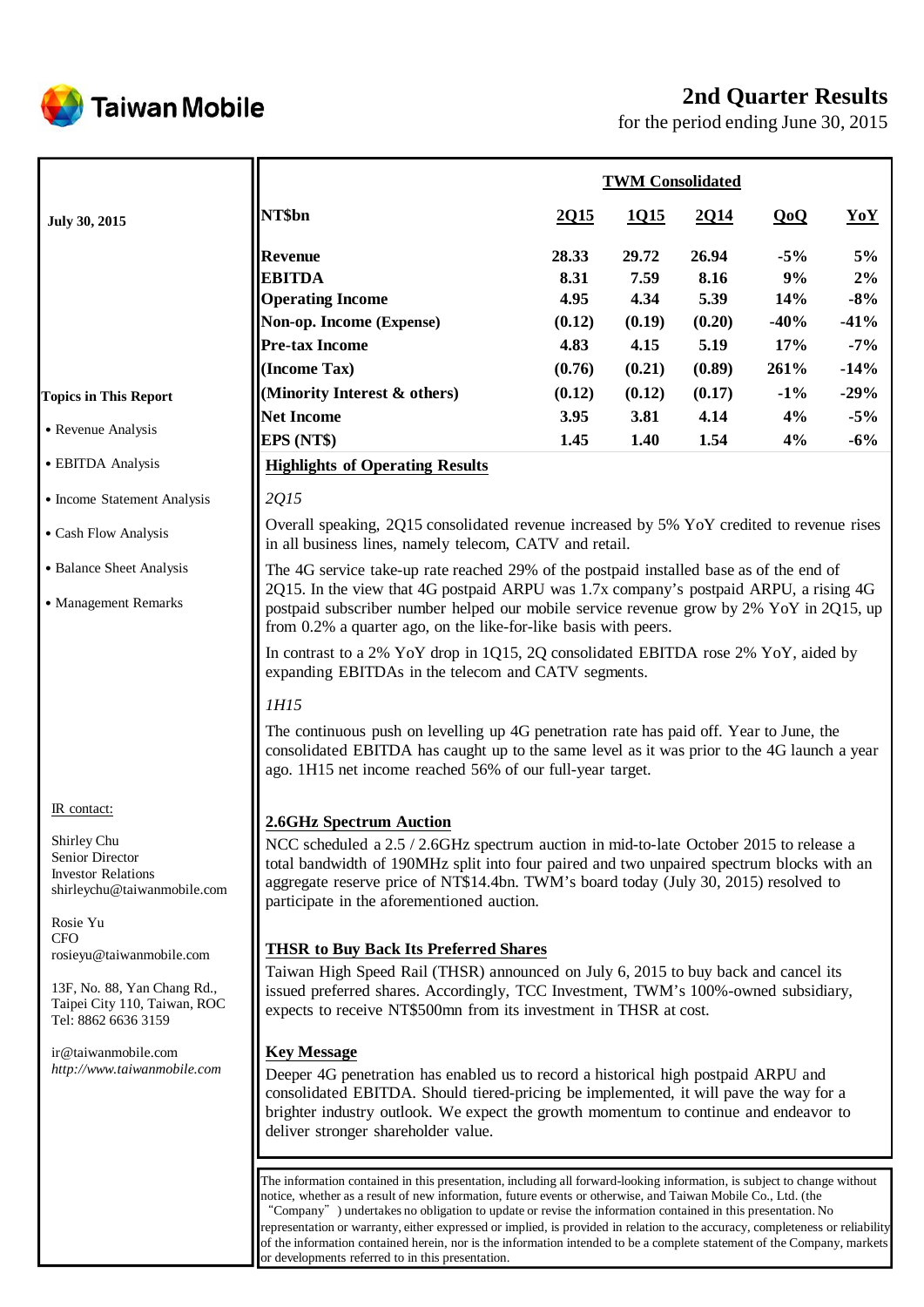

#### **o I. Revenue Analysis**

#### **Table 1. Key Operational Data**

| <b>Revenue (NT\$bn)</b>  | 2Q15  | 1Q15  | <b>2Q14</b> | QoQ    | YoY    |
|--------------------------|-------|-------|-------------|--------|--------|
| <b>Telecom</b>           | 20.48 | 21.81 | 19.73       | $-6\%$ | 4%     |
| Mobile Service           | 13.61 | 13.35 | 13.50       | $2\%$  | $1\%$  |
| Device Sales             | 5.07  | 6.74  | 4.46        | $-25%$ | 14%    |
| Fixed-line               | 0.81  | 0.80  | 0.84        | $2\%$  | $-4\%$ |
| IDD/ISR/Others           | 0.99  | 0.93  | 0.94        | $7\%$  | 6%     |
| <b>CATV</b>              | 1.63  | 1.62  | 1.58        | $0\%$  | 3%     |
| - Pay-TV related         | 1.12  | 1.11  | 1.09        | $0\%$  | 2%     |
| - Broadband              | 0.32  | 0.32  | 0.30        | $1\%$  | 5%     |
| - Content & others       | 0.19  | 0.19  | 0.18        | $-1\%$ | $4\%$  |
| momo                     | 6.20  | 6.26  | 5.62        | $-1\%$ | 10%    |
| - Online shopping        | 4.10  | 4.07  | 3.52        | $1\%$  | 16%    |
| - TV shopping $&$ others | 2.10  | 2.19  | 2.10        | $-4\%$ | $0\%$  |
| Others <sup>1</sup>      | 0.14  | 0.14  | 0.11        | 4%     | 31%    |

Note 1: Other revenue primarily consists of rental income related to leases on commercial space owned by our 49.9%-held Taipei New Horizon Co., Ltd., which became a consolidated entity on Feb 21, 2014.

|                               | <b>2015</b> | 1015    | <b>2014</b> | QoQ   | YoY    |
|-------------------------------|-------------|---------|-------------|-------|--------|
| <b>Mobile Subscribers (K)</b> | 7,426       | 7,370   | 7,413       | $1\%$ | 0%     |
| - Postpaid                    | 6,001       | 6,012   | 6,091       | $0\%$ | $-1\%$ |
| <b>Monthly Churn</b>          | $2.1\%$     | 2.6%    | 1.8%        |       |        |
| - Postpaid                    | $1.5\%$     | $1.7\%$ | $1.5\%$     |       |        |
| MOU(bn)                       | 2.86        | 2.76    | 3.18        | 3%    | $-10%$ |
| Pay-TV Subs (K)               | 590         | 589     | 586         | $0\%$ | 1%     |
| Cable Broadband Subs (K)      | 195         | 193     | 185         | $1\%$ | 6%     |
| $DTV$ Subs $(K)$              | 185         | 180     | 152         | 3%    | 22%    |

| <b>ARPU (NT\$)</b>               | 2015 | <b>1015</b> | <b>2014</b> | QoQ   | YoY   |
|----------------------------------|------|-------------|-------------|-------|-------|
| <b>Wireless (Residual Value)</b> |      |             |             |       |       |
| Postpaid                         | 861  | 835         | 838         | 3%    | 3%    |
| Blended                          | 739  | 724         | 731         | $2\%$ | $1\%$ |
| <b>Cable MSO</b>                 |      |             |             |       |       |
| <b>Basic TV</b>                  | 493  | 494         | 494         | $0\%$ | $0\%$ |
| <b>Broadband</b>                 | 545  | 545         | 546         | $0\%$ | 0%    |
| <b>DTV</b>                       | 133  | 133         | 133         | $0\%$ | 0%    |
| Blended <sup>1</sup>             | 812  | 810         | 796         | $0\%$ | $2\%$ |

Note 1: Cable TV & broadband related revenue (excluding content agency) divided by CATV subscriber number

#### *Telecom:*

The 4G service take-up rate reached 29% of the postpaid installed base as of the end of 2Q15. In the view that 4G postpaid ARPU was 1.7x company's postpaid ARPU, rising 4G postpaid subscriber number helped mobile postpaid ARPU grow by 3% YoY in the quarter. This also accelerated our mobile service revenue YoY growth rate to 2% in 2Q15, up from 0.2% a quarter ago, on the like-for-like basis with peers.

Mobile MOU (minutes of use) decline in 2Q15 decelerated to 10%, aided by the voice roaming business.

Fixed-line revenue was negatively affected by a YoY drop in legacy voice business.

Device sales rose YoY due to a fast migration to 4G service, which boosted 4G bundled handsets sales. However, sales declined sequentially from 1Q15 as demand switched to lower-end phones.

## *Cable:*

Benefitting from continual increases in digital TV service adoption and organic growth in basic TV subscriptions, 2Q15 pay-TV related revenue was up by 2% from a year ago.

Broadband revenue maintained a mid-single digit YoY growth on the back of a steady increase in the cable internet subscriber base. We have been successful upselling our cable internet service, migrating customers from the mainstream speed of 24Mbps to 60Mbps. As a result, customer mix on the high-speed service, i.e. above 50Mbps, rose to 33% from only 22% a year ago. Furthermore, we launched the 300Mbps cable broadband service in 2Q15, the fastest speed offered by MSOs.

#### *momo*

In 2Q15, momo derived around 66% of its revenue from the online shopping business which registered a healthy 16% YoY growth. The TV home shopping businesses in Taiwan and China remained lackluster.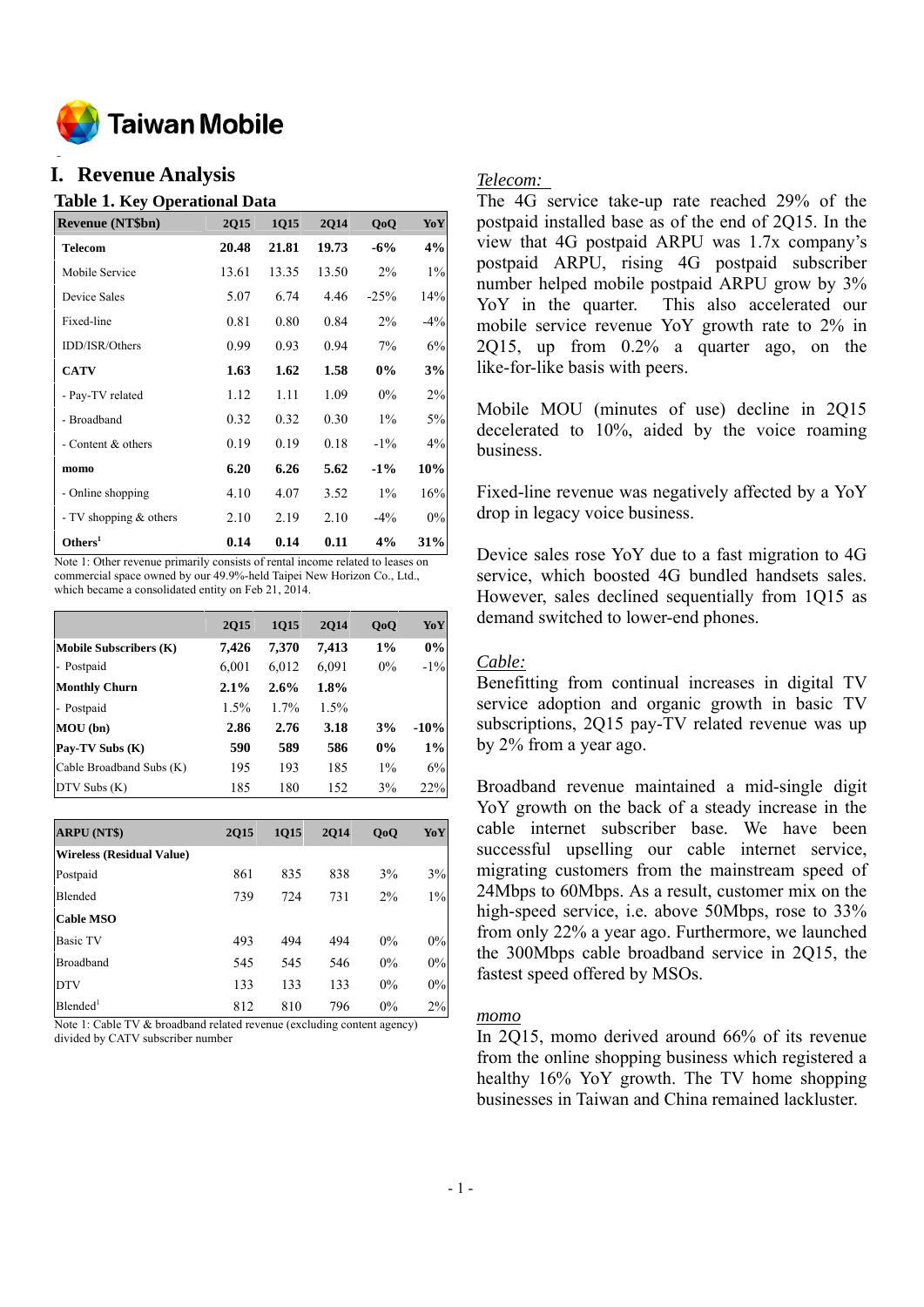

# **II. EBITDA Analysis**

## **Table 2. EBITDA Breakdown**

| NT\$bn        | 2Q15  | 1Q15  | <b>2Q14</b> | QoQ         | Yo Y                    |
|---------------|-------|-------|-------------|-------------|-------------------------|
| <b>EBITDA</b> | 8.31  | 7.59  | 8.16        | 9%          | 2%                      |
| - Telecom     | 7.05  | 6.33  | 6.85        | 11%         | $3\%$                   |
| - CATV        | 0.89  | 0.89  | 0.86        | $1\%$       | 4%                      |
| - momo        | 0.30  | 0.33  | 0.40        | $-7%$       | $-24%$                  |
| - others      | 0.05  | 0.05  | 0.06        | 8%          | $-9%$                   |
| <b>Margin</b> | 29.3% | 25.6% | 30.3%       | 3.8%        | $-1.0\%$                |
| - Telecom     | 34.4% | 29.0% | 34.7%       | 5.4ppts     | $-0.3$ ppts             |
| - CATV        | 54.9% | 54.7% | 54.3%       | $0.2$ ppts  | 0.6ppts                 |
| - momo        | 4.9%  | 5.2%  | 7.1%        | $-0.3$ ppts | $-2.2$ ppts             |
| - others      | 37.3% | 35.8% | 53.9%       |             | $1.5$ ppts $-16.6$ ppts |
|               |       |       |             |             |                         |
| D&A           | 3.36  | 3.25  | 2.77        | 3%          | 21%                     |
| - Telecom     | 3.01  | 2.90  | 2.46        | 4%          | 22%                     |
| - CATV        | 0.23  | 0.23  | 0.20        | $1\%$       | 18%                     |
| - momo        | 0.03  | 0.03  | 0.03        | 2%          | $5\%$                   |
| - others      | 0.05  | 0.05  | 0.04        | 4%          | 32%                     |
| <b>EBIT</b>   | 4.95  | 4.34  | 5.39        | 14%         | $-8%$                   |
| - Telecom     | 4.04  | 3.42  | 4.39        | 18%         | $-8%$                   |

- others 0.00 (0.00) 0.02 NM -96% Note: The combined total of telecom, CATV, momo and others does not equal the consolidated total of each account due to minor adjustments and

- CATV 0.66 0.66 0.66 1% 0% - momo 0.27 0.29 0.37 -8% -26%

#### **Table 3. Non-operating Item**

eliminations.

| NT\$bn                      | <b>2015</b> | <b>1015</b> | 2014   | 0 <sub>0</sub> | YoY     |
|-----------------------------|-------------|-------------|--------|----------------|---------|
| <b>Non-Operating</b>        | (0.12)      | (0.19)      | (0.20) | $-40%$         | $-41\%$ |
| -Net Interest Expense       | (0.14)      | (0.14)      | (0.12) | $-4\%$         | 14%     |
| - Write-off Loss            | (0.04)      | (0.04)      | (0.09) | 18%            | $-50\%$ |
| -Other revenue<br>(Expense) | 0.06        | (0.02)      | 0.01   | NM             | 6.8x    |

### EBITDA Analysis

The YoY change in telecom EBITDA turned positive to  $3\%$  in 2015 from  $-4\%$  in 1015, continuously benefitting from accelerated mobile service revenue growth and better operating leverage.

Rising revenues in HBG's broadband and DTV businesses coupled with effective cost controls supported a YoY increase to its EBITDA in 2Q15.

momo's EBITDA margin contraction in 2Q15 was due to 1) higher start-up cost associated with its new B2B2C business, 2) higher channel costs for its TV home shopping business and 3) lower revenue mix from its higher-margin TV home shopping business.

#### D&A Analysis

In 2Q15, despite a continuous drop in 2/3G D&A, telecom D&A expense still increased YoY as a reflection of an expanding 4G network rollout and the amortization of the 4G spectrum, which started since June and September of 2014 for the 700 frequency band and the 1800 frequency band, respectively. The QoQ increase mainly resulted from the deployment of more 4G spectrum for LTE services.

An increase in CATV D&A expense was due to a rising depreciation expense from a growing installed base for the digital set-top-boxes.

#### Non-Operating Item Analysis

The YoY decrease in non-operating expense was mainly credited to lower asset write-off losses and a one-off gain from the disposal of an unused property in 2Q15.

Compared to a quarter ago, momo booked higher equity investment income from Thailand and China in 2Q15.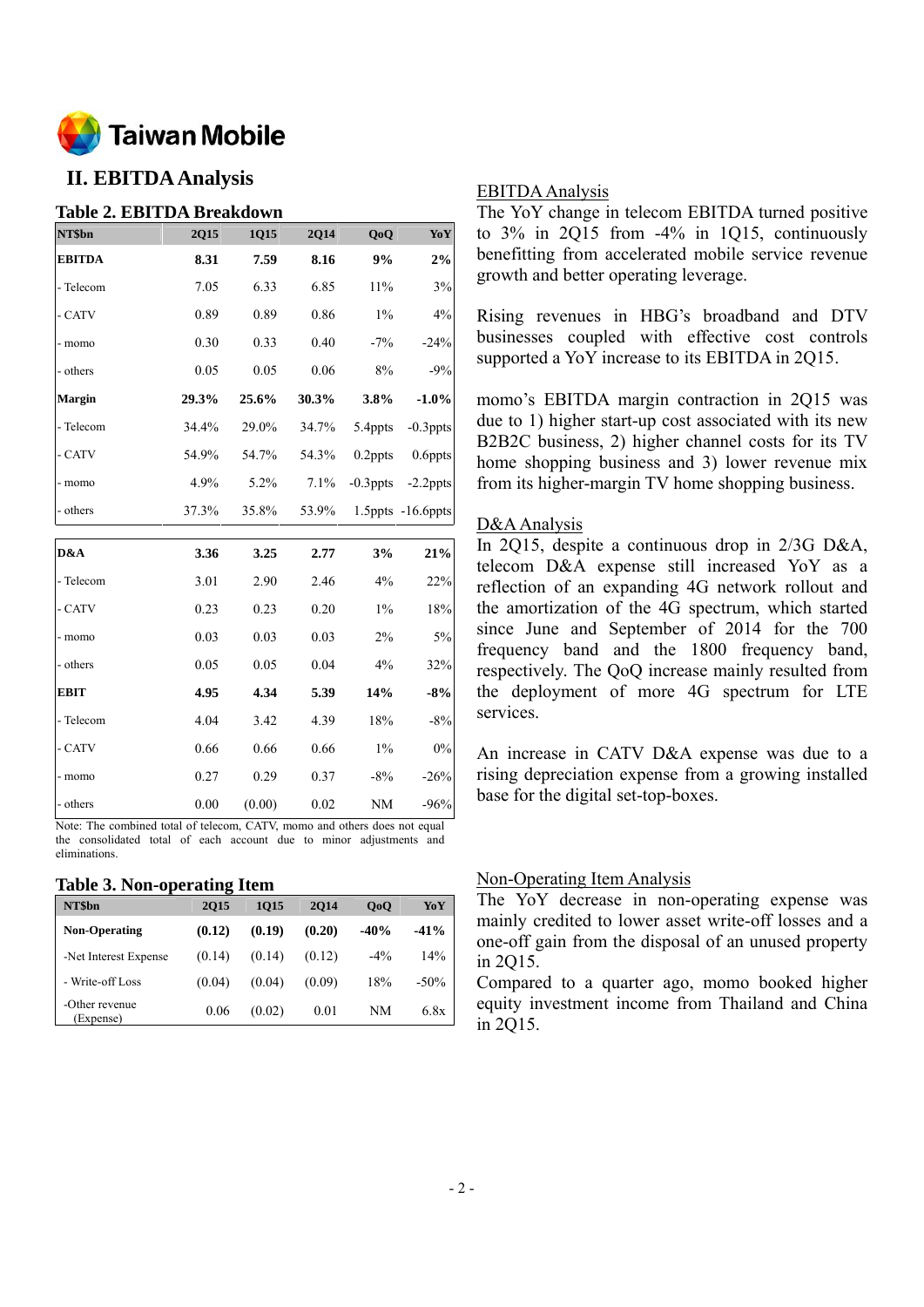

# **III. Income Statement Analysis**

| Table 4. 2015 Consondated Results vs. Forecast |        |        |        |                              |
|------------------------------------------------|--------|--------|--------|------------------------------|
| NT\$bn                                         | 2Q15   | QoQ    | YoY    | % of 2Q15<br><b>Forecast</b> |
| <b>Revenue</b>                                 | 28.33  | $-5\%$ | 5%     | 93%                          |
| <b>Operating Cost</b>                          | 19.06  | $-9%$  | 10%    | 91%                          |
| <b>Operating Expense</b>                       | 4.32   | $-2\%$ | 3%     | 90%                          |
| <b>Operating Income</b>                        | 4.95   | 14%    | $-8%$  | 102%                         |
| Non-op. Income<br>(Expense)                    | (0.12) | $-40%$ | $-41%$ | 17%                          |
| Pre-tax Income                                 | 4.83   | 17%    | $-7\%$ | 116%                         |
| <b>Net Income</b>                              | 3.95   | 4%     | $-5%$  | 121%                         |
| EPS (NT\$)                                     | 1.45   | $4\%$  | $-6%$  | 124%                         |
| <b>EBITDA</b>                                  | 8.31   | 9%     | 2%     | 101%                         |
| EBITDA margin                                  | 29.3%  |        |        |                              |

# **Table 4. 2Q15 Consolidated Results vs. Forecast**

### **Table 5. 1H15 Consolidated Results vs. Forecast**

| NT\$bn                      | 1H15   | YoY        | % of 2015<br><b>Forecast</b> |
|-----------------------------|--------|------------|------------------------------|
| <b>Revenue</b>              | 58.04  | 6%         | 46%                          |
| <b>Operating Cost</b>       | 40.04  | <b>13%</b> | 46%                          |
| <b>Operating Expense</b>    | 8.72   | $-1\%$     | 44%                          |
| <b>Operating Income</b>     | 9.29   | $-12%$     | 49%                          |
| Non-op. Income<br>(Expense) | (0.31) | 35%        | 21%                          |
| Pre-tax Income              | 8.98   | $-13%$     | 51%                          |
| <b>Net Income</b>           | 7.76   | $-6%$      | 56%                          |
| EPS (NT\$)                  | 2.85   | $-7\%$     | 56%                          |
| <b>EBITDA</b>               | 15.91  | 0%         | 48%                          |
| EBITDA margin               | 27.4%  |            |                              |

#### Income Statement Analysis

## *2Q15*

Compared to a quarter ago, device sales did not grow sequentially from 1Q15 as demand switched to lower-end phones. Mobile service revenue, on the other hand, registered a healthy QoQ increase. This, coupled with lesser handset subsidies in 2Q15, led to a 9% sequential increase in consolidated EBITDA.

On a YoY basis, 2Q15 consolidated revenue increased by 5% credited to revenue rises in all business lines, namely telecom, CATV and retail. In contrast to a 2% YoY drop in 1Q15, 2Q consolidated EBITDA rose 2% YoY, aided by expanding EBITDAs in the telecom and CATV segments.

We missed our revenue target due largely to lower-than-expected handset sales and retail revenue in the quarter. However, with strict expense discipline and lower-than-expected non-operating expenses, we still managed to beat our EBITDA and EPS targets by 1% and 21%, respectively, in 2Q15.

## *1H15*

The continuous push on levelling up 4G penetration rate has paid off. Year to June, the consolidated EBITDA has caught up to the same level as it was prior to the 4G launch a year ago. 1H15 net income reached 56% of our full-year target.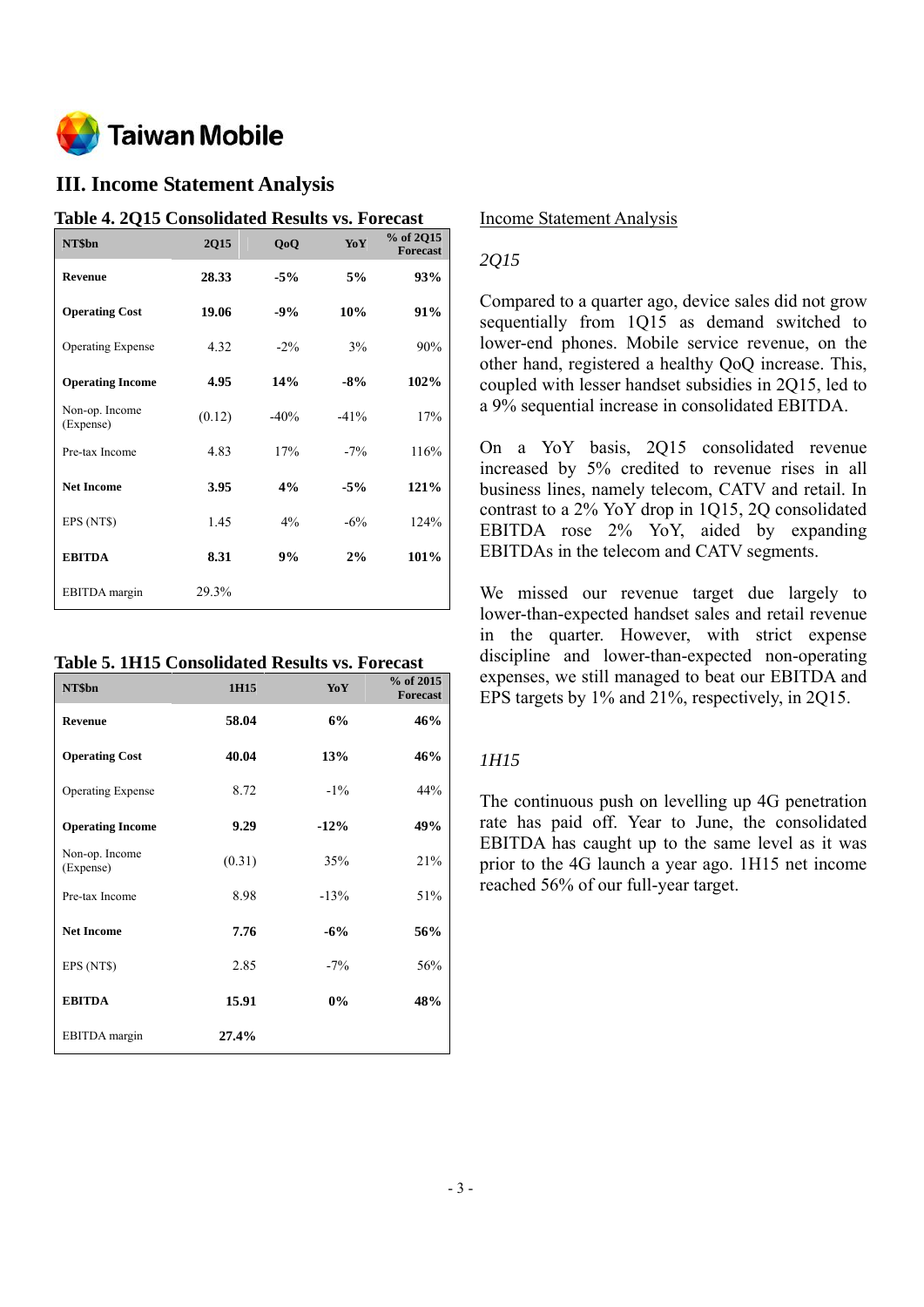

# **IV. Cash Flow Analysis**

### **Table 6. Cash Flow**

| NT\$bn                                       | 2Q15   | 1Q15   | 2Q14    |
|----------------------------------------------|--------|--------|---------|
| <b>Total Op Sources/(Uses)</b>               | 5.44   | 5.38   | 6.68    |
| Pre-tax Income                               | 4.83   | 4.15   | 5.15    |
| Depreciation                                 | 2.63   | 2.62   | 2.37    |
| Amortization                                 | 0.73   | 0.63   | 0.40    |
| Changes in Working Capital                   | (2.96) | (2.29) | (1.54)  |
| Asset Write-off Add-backs                    | 0.03   | 0.04   | 0.09    |
| Other Add-backs                              | 0.18   | 0.23   | 0.21    |
| <b>Net Investing</b><br>Sources/(Uses)       | (2.30) | (6.68) | (4.79)  |
| Capex <sup>1</sup>                           | (3.57) | (3.29) | (4.78)  |
| 4G spectrum fee-<br>(5HMz on 700Mhz)         |        | (3.43) |         |
| Divestment (Acquisition)                     | (0.08) | 0.00   | 0.04    |
| <b>Other Financial Assets</b><br>(Increase)  | 1.33   | 0.03   | (0.07)  |
| Cash from the consolidation<br>of Subsidiary | 0.02   | 0.01   | 0.02    |
| Others                                       |        |        |         |
| <b>Net Financing</b><br>Sources/(Uses)       | (2.56) | 1.62   | (4.07)  |
| Short-Term Borrowings                        | (1.15) | (5.10) | (11.47) |
| Commercial Paper Payable<br>Increase         | (4.59) | 6.39   | 0.80    |
| Long-Term Bank Loan                          | 4.02   | 0.45   | 7.00    |
| Dividends Paid to Minority<br>Shareholders   | (0.67) |        | (0.22)  |
| Others                                       | (0.17) | (0.11) | (0.17)  |
| <b>Net Cash Position Chg.</b>                | 0.57   | 0.31   | (2.18)  |

1. Inclusive of prepayments for equipment and the acquisition of computer software & other intangible assets

#### **Table 7. Capex & FCF**

| NT\$bn                | <b>2015</b> | 1Q15 | <b>2014</b> |
|-----------------------|-------------|------|-------------|
| <b>Cash Capex</b>     | 3.57        | 3.29 | 4.78        |
| - Mobile              | 2.47        | 2.33 | 2.02        |
| - Fixed-line          | 0.48        | 0.46 | 0.44        |
| - Cable MSO           | 0.16        | 0.25 | 0.14        |
| - momo & others       | 0.46        | 0.25 | 2.18        |
| % of Revenue          | 13%         | 11%  | 18%         |
| <b>Free Cash Flow</b> | 1.87        | 2.09 | 1.90        |

#### Cash Flow Analysis

In 2Q15, cash outflow of working capital increased QoQ and YoY mainly due to a corporate income tax payment made and more handset payable paid in the quarter, respectively. Nonetheless, the operating cash inflow rose sequentially bolstered by a higher cash earning.

The 2Q15 net investing cash outflow was mainly for a NT\$3.57bn cash capex. Other investment activities included 1) TFNM's investment of HK\$130mn in Media Asia Group Holdings Limited convertible notes and 2) momo's NT\$0.67bn investment of 20% stake in Global Home Shopping (Beijing). The source of funds came from 1) momo's liquidation of its time deposits & money market funds with a net proceed of NT\$2.3bn and 2) NT\$37mn in proceeds from TFN's sale of an unused property in the quarter.

On the financing front, we managed to pay down NT\$1.72bn in short-term debts in the quarter. Other financing cash outflows were largely the NT\$0.67bn dividends paid to momo's minority shareholders.

#### Capex and Free Cash Flow Analysis

2Q cash capex came off from a year ago, due mainly to momo's spending in 2014 on its new warehousing and logistic center.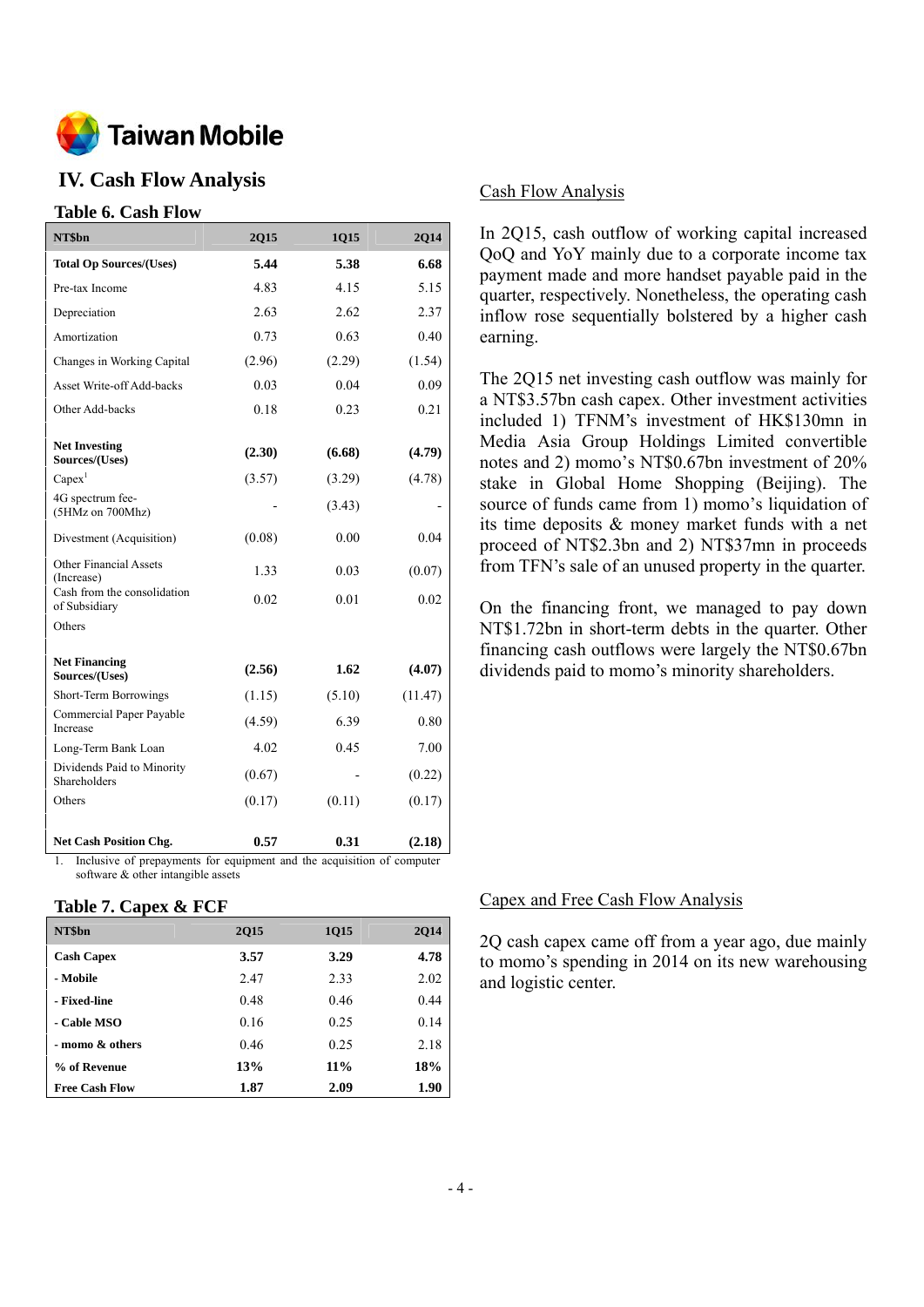

# **V. Balance Sheet Analysis**

# **Table 8. Balance Sheet**

| NT\$bn                          | 2Q15    | 1Q15    | 2Q14    |
|---------------------------------|---------|---------|---------|
| <b>Total Assets</b>             | 156.51  | 157.23  | 143.08  |
| <b>Current Assets</b>           | 32.15   | 33.29   | 26.81   |
| - Cash & Cash Equivalents       | 8.79    | 8.22    | 6.00    |
| - Accounts Receivable           | 15.28   | 15.03   | 14.33   |
| - Inventories                   | 2.92    | 3.25    | 3.06    |
| - Short-Term Investment         | 1.70    | 2.22    | 0.98    |
| - Other Current Assets          | 3.46    | 4.57    | 2.44    |
| Non-current Assets              | 124.36  | 123.94  | 116.28  |
| - Long-Term Investment          | 5.18    | 4.77    | 2.57    |
| - Property and Equipment        | 48.05   | 47.18   | 45.27   |
| - Concession                    | 41.71   | 42.30   | 39.70   |
| - Other Non-current Assets      | 29.42   | 29.69   | 28.73   |
| <b>Liabilities</b>              | 98.53   | 87.10   | 89.72   |
| <b>Current Liabilities</b>      | 69.51   | 56.12   | 55.39   |
| - ST Debt                       | 12.65   | 13.80   | 12.37   |
| - Commercial Paper Payable      | 7.39    | 11.98   | 1.30    |
| - LT Borrowings due in one year | 11.21   | 5.21    | 2.21    |
| - Other Current Liabilities     | 38.26   | 25.13   | 39.51   |
| Non-current Liabilities         | 29.02   | 30.98   | 34.33   |
| - Long-Term Borrowings          | 23.44   | 25.42   | 29.08   |
| - Other Non-current Liabilities | 5.58    | 5.55    | 5.25    |
| <b>Shareholders' Equity</b>     | 57.98   | 70.13   | 53.36   |
| -Paid-in Capital                | 34.21   | 34.21   | 34.21   |
| -Capital Surplus                | 14.72   | 14.72   | 12.48   |
| -Legal Reserve                  | 23.04   | 21.54   | 21.54   |
| -Un-appropriated Earnings       | 2.77    | 4.83    | 4.83    |
| -Treasury Shares                | (29.72) | (29.72) | (31.08) |
| -Non-controlling Interest       | 5.80    | 6.36    | 2.96    |
| -Retained Earnings & Others*    | 7.17    | 18.20   | 8.43    |

\* Including YTD profits and other equity items

#### **Table 9. Ratios**

|                                   | <b>2015</b> | 1015    | <b>2014</b> |
|-----------------------------------|-------------|---------|-------------|
| <b>Current Ratio</b>              | 46%         | 59%     | 48%         |
| Interest Coverage (x)             | 29.0        | 25.3    | 36.9        |
| <b>Net Debt (Cash) to Equity</b>  | 79%         | 69%     | 73%         |
| Net Debt $(Cash)$ to EBITDA $(x)$ | 1.40        | 1.47    | 1.22        |
| <b>ROE</b> (annualized)           | 30%         | $2.4\%$ | 33%         |
| <b>ROA</b> (annualized)           | 10%         | 10%     | 12%         |

#### Assets

Cash balance increased QoQ due to a steady rise in operating cash inflows.

The QoQ decrease in short-term investment & other current assets was a function of 1) momo's redemption of a NT\$2.3bn time deposit & money market investment and 2) the reclassification of a NT\$0.5bn worth of Taiwan High Speed Rail Corporation (THSR) preferred shares from long-term investment into the short-term as the shares will be redeemed in 3Q15.

Long-term investment increased sequentially as a result of investments in Global Home Shopping (Beijing) and convertible notes of Media Asia Group Holdings Limited. Apart from the aforementioned, the YoY increase in long-term investment also arose from TWM's acquisition of a 14.9% stake in Ambit in 4Q14.

PP&E's increase mainly came from the continuous addition of 4G equipment.

The YoY increase in concession was due to TWM's purchase of the 5MHz spectrum from Ambit in 1Q15.

#### Liabilities & Shareholders' Equity

Gross debt balance fell to NT\$54.7bn with a NT\$1.72bn repayment made in the quarter. But debt level increased by NT\$9.73bn from a year ago to finance TWM's recent purchase of additional 4G spectrum and equity investments.

The QoQ increase in other current liabilities was due to the \$15.2bn cash dividends payable which was paid on July 17, 2015.

#### Ratio Analysis

Both interest coverage and net debt to EBITDA improved, due to a lower debt level in 2Q15. Separately, we are in the process of refinancing some of the short-term borrowings with mid-term debts. We expect current ratio to improve then.

ROE improved from 1Q15 on the back of our high dividend payouts.